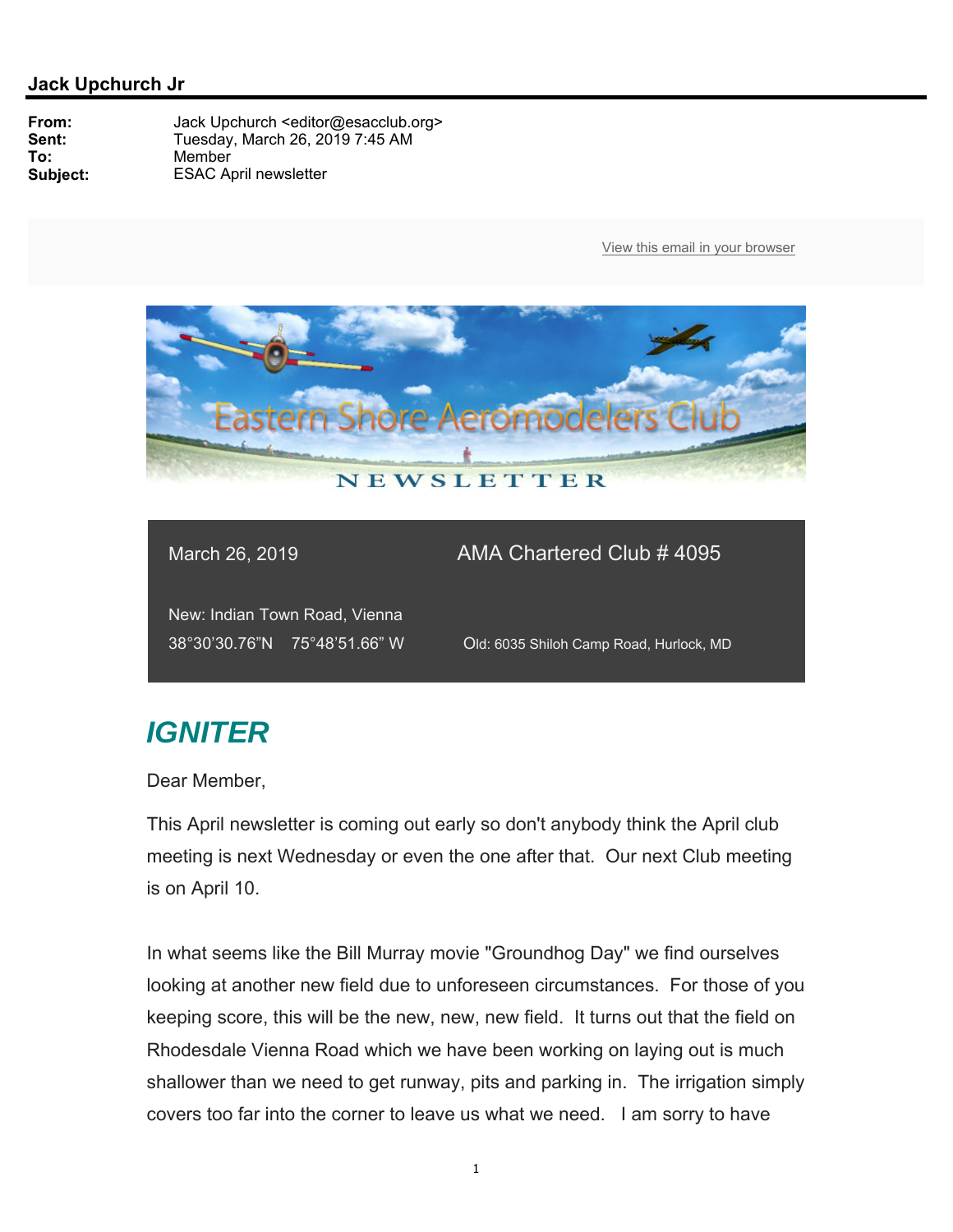encouraged everybody to get excited about the field before we had it tied down.

Our new landlord offered another field for our consideration which doesn't have a street address assigned yet- but should have one once we get our building permits sorted out. I have included a best guess layout below after considering the options with officers and key club volunteers and discussing preferences with our Contest Directors.

This field is located in a 1,300+ acre field with only one neighbor- which is a historical building that is not occupied. The folks who maintain the historical site were presented with our intention of moving into the neighborhood and their Board welcomed us as neighbors with a couple of understandings: 1) we don't fly over their house, and 2) we work out our event schedules so that we aren't interfering with each other. Those sounded reasonable, and we are attempting to move our building permits to the new site. We still have woods along the left side of the field, but open field (except for where the house is) on the right side. We have Indian Town Road along the front of the field, which means that we will have to be mindful when we cross it to fly on the other side. The AMA safety code binds us not to fly over occupied houses or moving vehicles. The site is about 1,250 feet wide, so we have twice the runway length compared with where we fly now for approach and takeoff. We have about 500' of depth which allows us to leave a grass buffer between our runway and Indian Town Road. We can extend the maintained runway or just use the extra area as 'rough' to help us make our approach. The site is high and sandy like our current field, so that access isn't an issue nor is wet field or driveway going to be an issue. We have almost 12 acres for our use, which will allow for Event parking and RV campers to make themselves at home.

We have had the IMAC guys, the Jet guys, and the Control Line guys out to have a look as well as random club members curious about what we are looking at. Once again, we think we can make it work, but we also need

2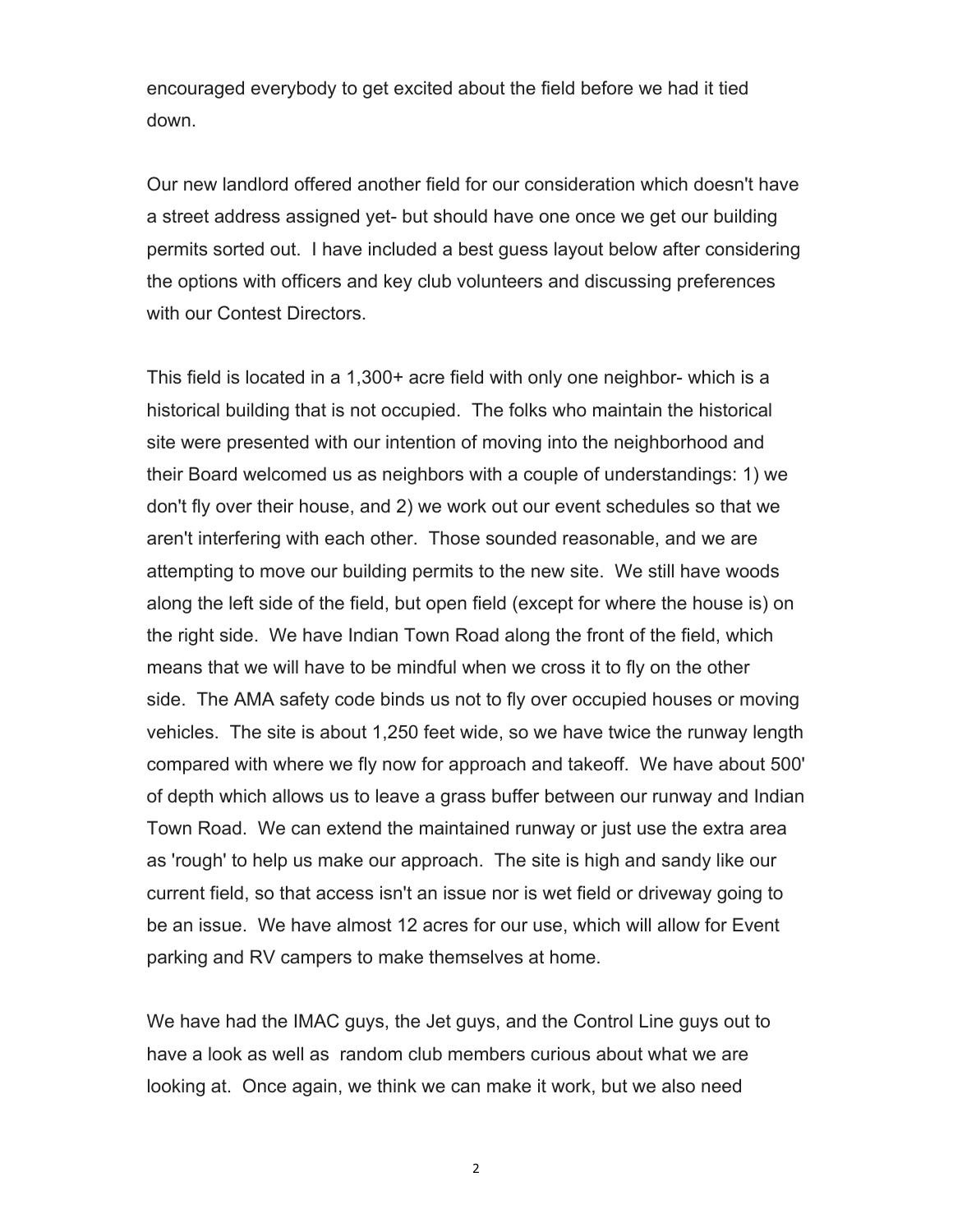member support to make this move a success. I will say it again, that we are all weary of pondering an uncertain fate. That takes a toll on us all, and I am asking for as much positive thinking as we can muster to get us relocated so that we can adjust to our new home.

The plan for this year remains the same as it has been since the 'new Baker Rd field'- we will begin to construct the critical structures as time and weather permit. We will wait to move the center pavilion and the 'Ag Building' until we have permits, and will attempt to coordinate our scheduled events around field conditions at both the old field and the new field. So please continue flying as usual this Spring at the old field, join us when you have time to help with a new field work project, and continue our policy of being good neighbors where ever we find ourselves flying.

You can put the coordinates into Google Earth to have a look 38°30'30.76"N 75°48'51.66" W -- or search for Handsell at 4837 Indian Town Road, Vienna, MD ( http://www.restorehandsell.org/ )

See you soon,

Jack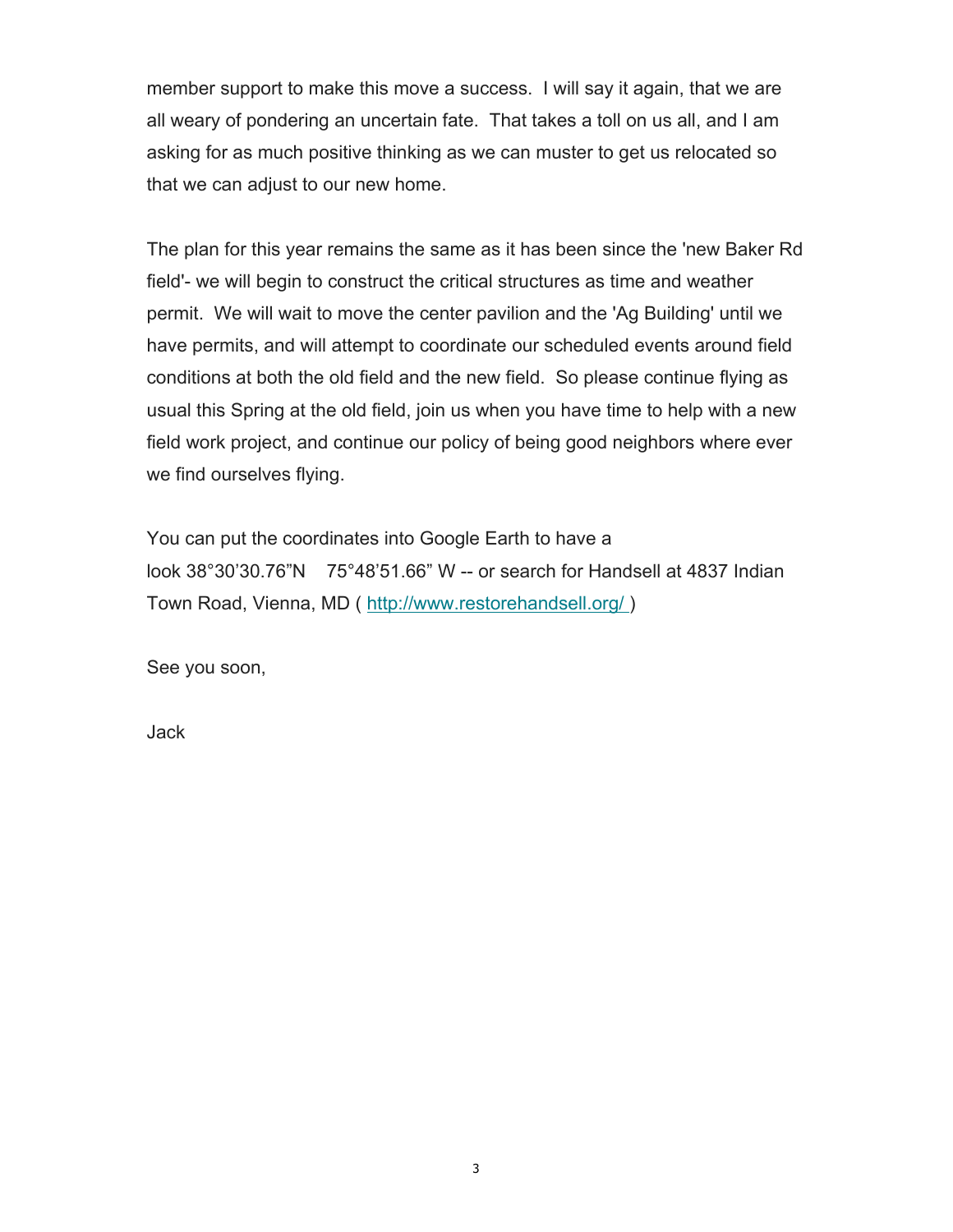

## A Meeting was called to order on . . .

March 13, 2019 at the Train Station at 7pm with 18 members present. The Treasurer reported \$2,527.58 in checking and \$2,009.48 in savings.

Duane and Jack reported on a recent meeting at PGRC where the AMA officials Chad Budreau and Tyler Dobbs reported on meetings held with the FAA in Washington DC. Much of the recent federal activity has been driven by Homeland Security. The FAA and our AMA continue to work for cooperation which does not impact their workload having to regulate our hobby or interfere with our hobby. Rest assured that there is much ongoing discussion happening in this regard, and membership in an AMA club is still the best chance any of us has to maintain our ability to peacefully fly our model aircraft.

The new, new field on Rhodesdale Vienna Road was discussed. Final layout was reviewed and the members unanimously approved working out the final details and getting a lease signed.

The meeting was called to a close at 7:42.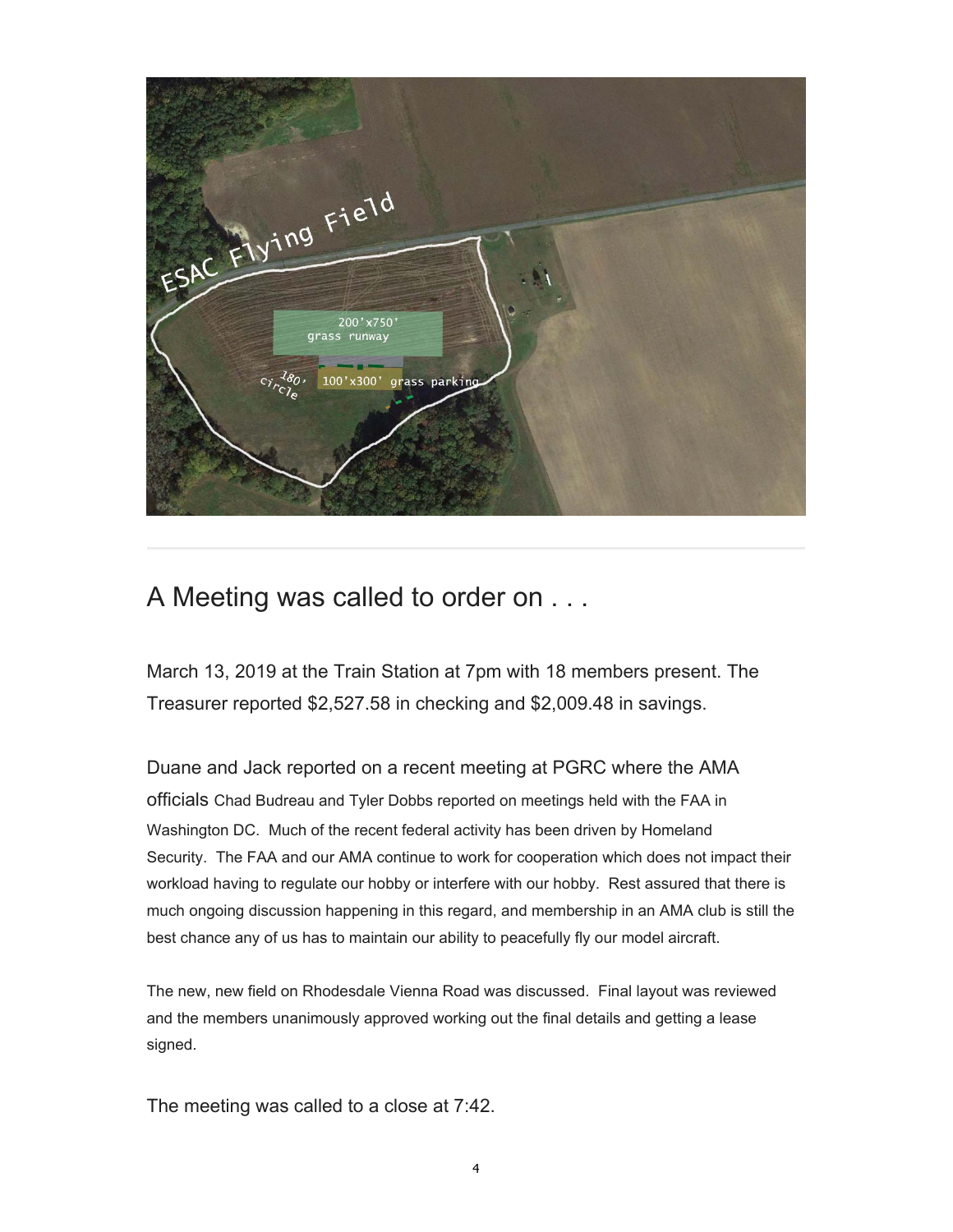## **The Official 2019 Club Calendar- Check the website for more up to the minute schedule changes.**

- April 10 Club meeting at the Train Station 7pm
- April 27 Jet Rally
- May 8 Club meeting at the Train Station 7pm
- June 12 Club meeting at the Field 7pm
- June 15-16 IMAC **Competition**
- July 10 Club meeting at the Field 7pm
- August 10-11 Jim Coll Control Line Stunt Contest
- August 14 Club meeting at the Field 7pm
- August 18-19- IMAC **Competition**
- September 11 Club meeting at the Field 7pm
- October 9 Club meeting at the Train Station 7pm
- November 13 Club meeting at the Train Station 7pm
- December 11 Christmas Party Meeting 7pm — at the Train Station - potluck